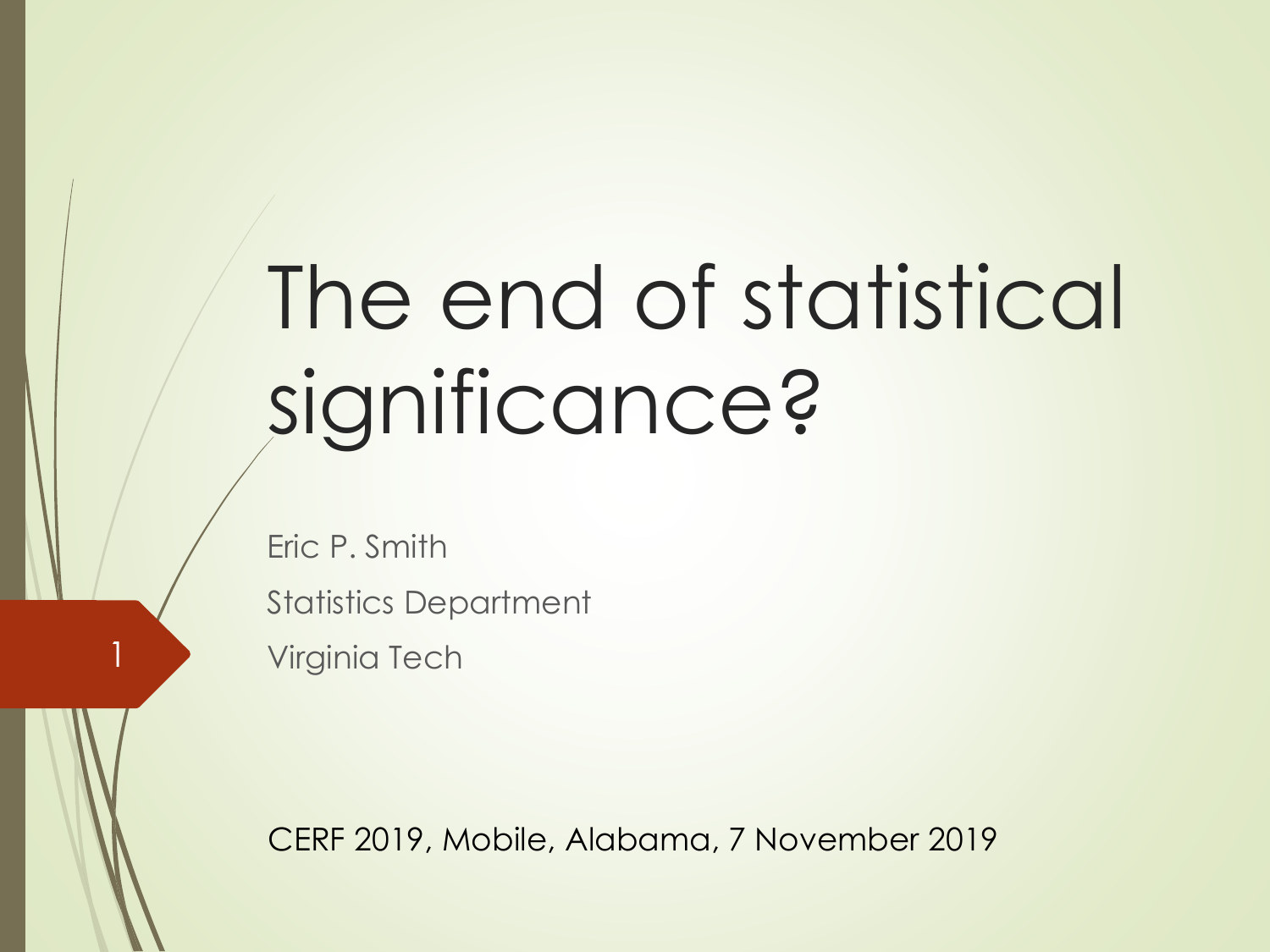# **Believe it or not**

2

- Statisticians have been arguing about (ie discussing) the value of statistical significance and p-values for years
	- Statistical significance creates a binary decision
		- $\rightarrow$  p=0.051 = do not reject; p=0.049 = reject null hypothesis
	- p=0.05 is arbitrary and was based on creating tables of critical values
	- With wider data sets (ie more variables) it is easy to search for something "statistically significant" – p hacking
	- Statistical significance is often misunderstood and misinterpreted
		- **IF IS NOT the probability the null is true**



[https://www.ibm.com/developerworks/community/blogs/jfp/entry/](https://www.ibm.com/developerworks/community/blogs/jfp/entry/Green_dice_are_loaded_welcome_to_p_hacking?lang=en) Green dice are loaded welcome to p hacking?lang=en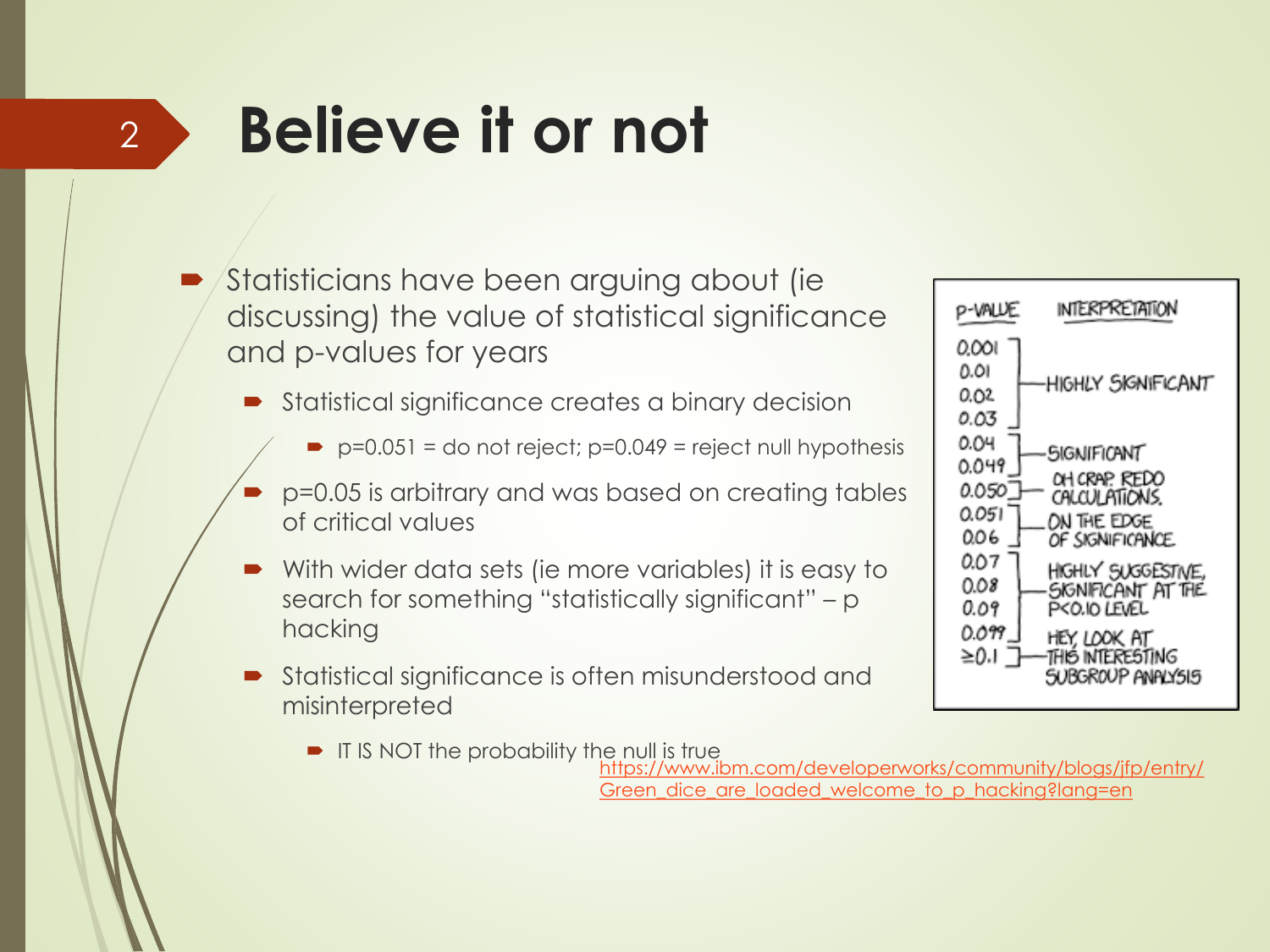### **What to do? ASA Recommendations (Wasserstein and Lazar 2016**)

1. P-values can indicate how incompatible the data are with a specified statistical model.

2. P-values do not measure the probability that the studied hypothesis is true, or the probability that the data were produced by random chance alone.

3. Scientific conclusions and business or policy decisions should not be based only on whether a p-value passes a specific threshold.

4. Proper inference requires full reporting and transparency.

5. A p-value, or statistical significance, does not measure the size of an effect or the importance of a result.

6. By itself, a p-value does not provide a good measure of evidence regarding a model or hypothesis.

2019 40+ papers with suggestions

3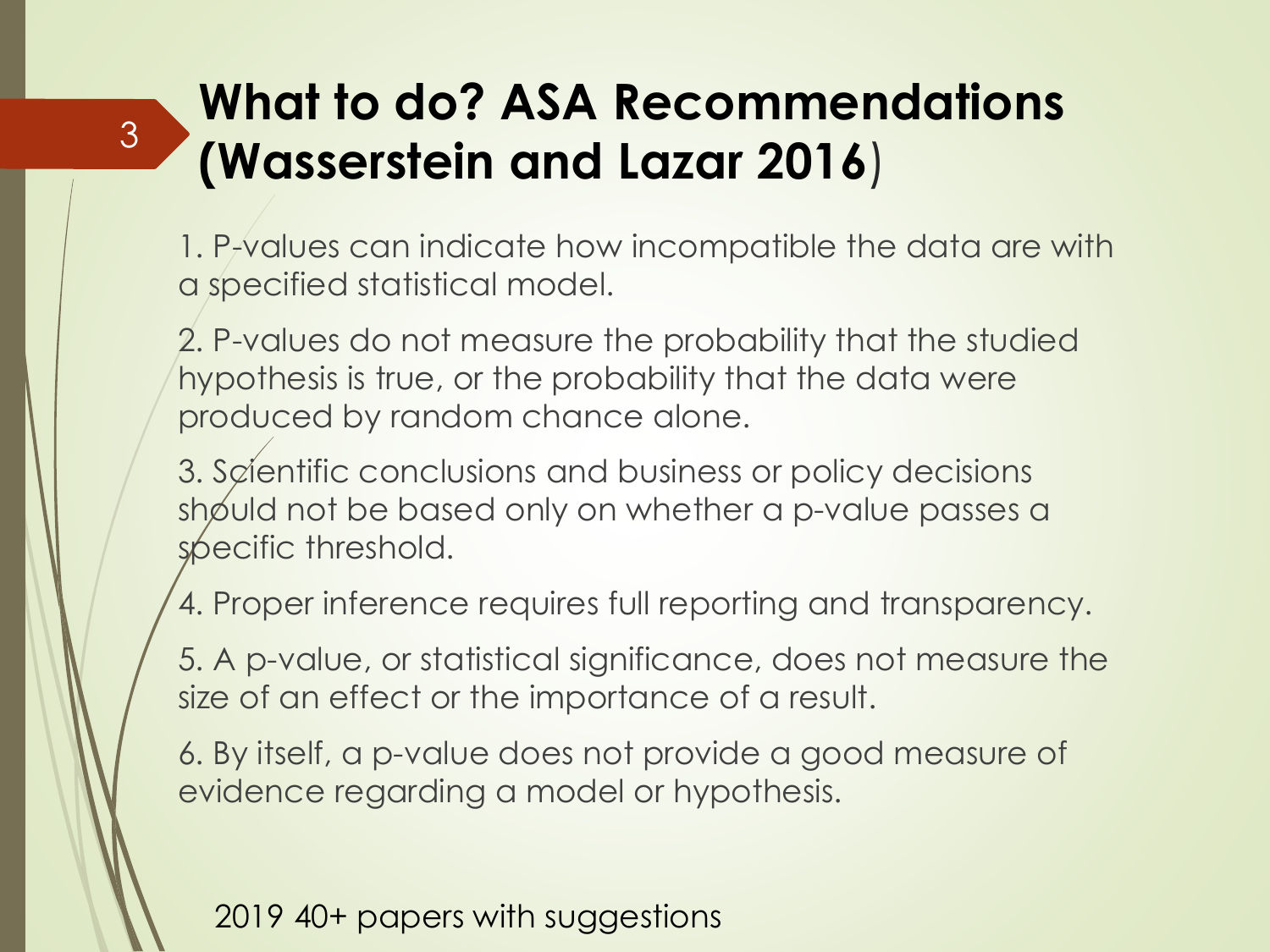### **Maybe we should change however, we love statistical significance**

- **Relatively easy process given** computing,
- **Safety net**

4

- Helps get us published
- **Means we don't have to think about** biological significance or effect size (just report significance)

Q: Why do so many colleges and grad schools teach  $p = 0.05$ ?

- A: Because that's still what the scientific community and journal editors use.
- Q: Why do so many people still use  $p = 0.05$ ?
- A: Because that's what they were taught in college or grad school.

George Cobb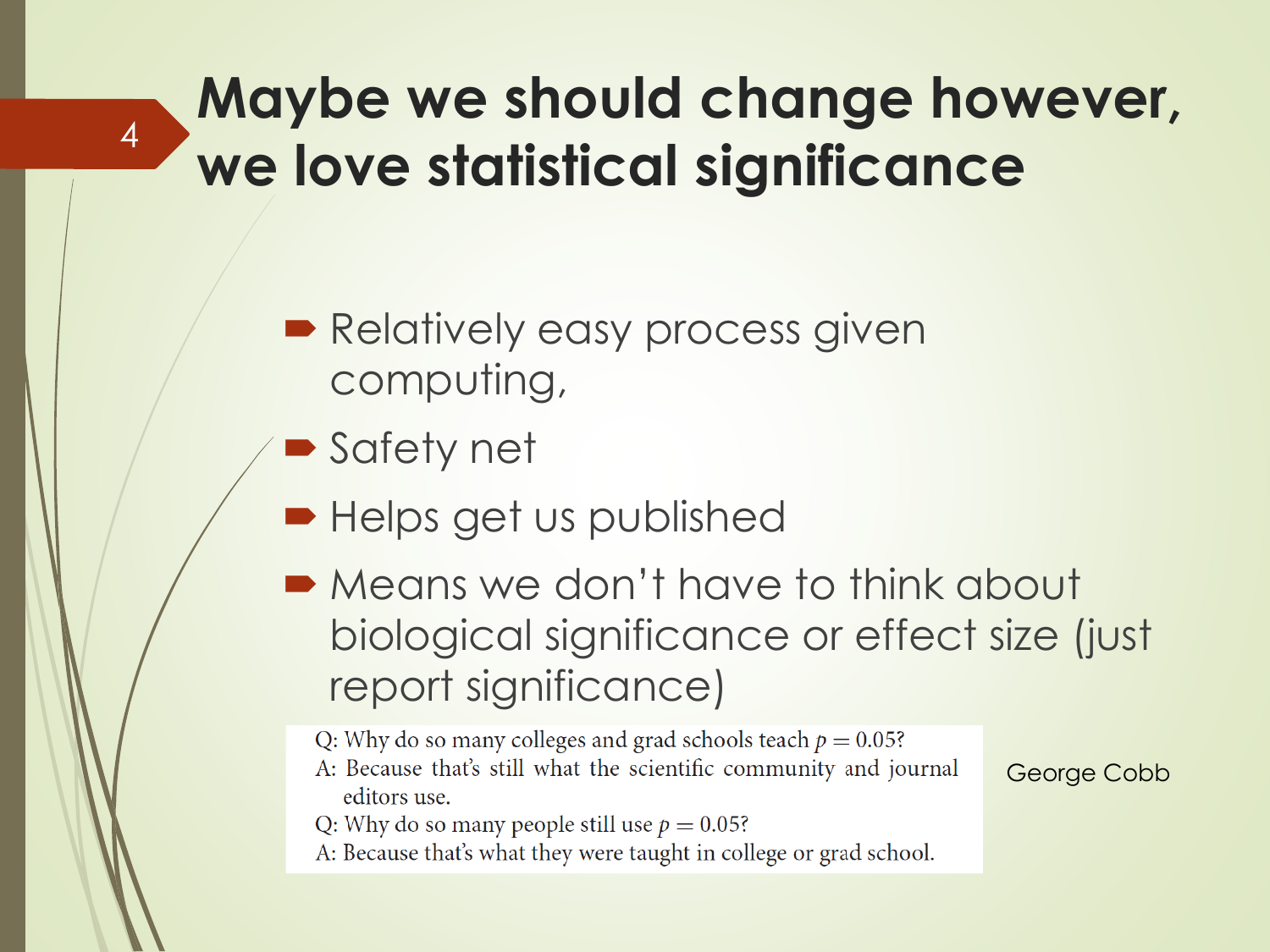### **The significance addiction: Are papers in** *Coasts and Estuaries* **different?**

How often is "significant" used?

5

19 papers published in 2019<sup>1</sup>

Significant/significance or significantly used 238 times

roughly 12-13 times per paper



1 accessed August 20, 2019 articles from 42:1419-1557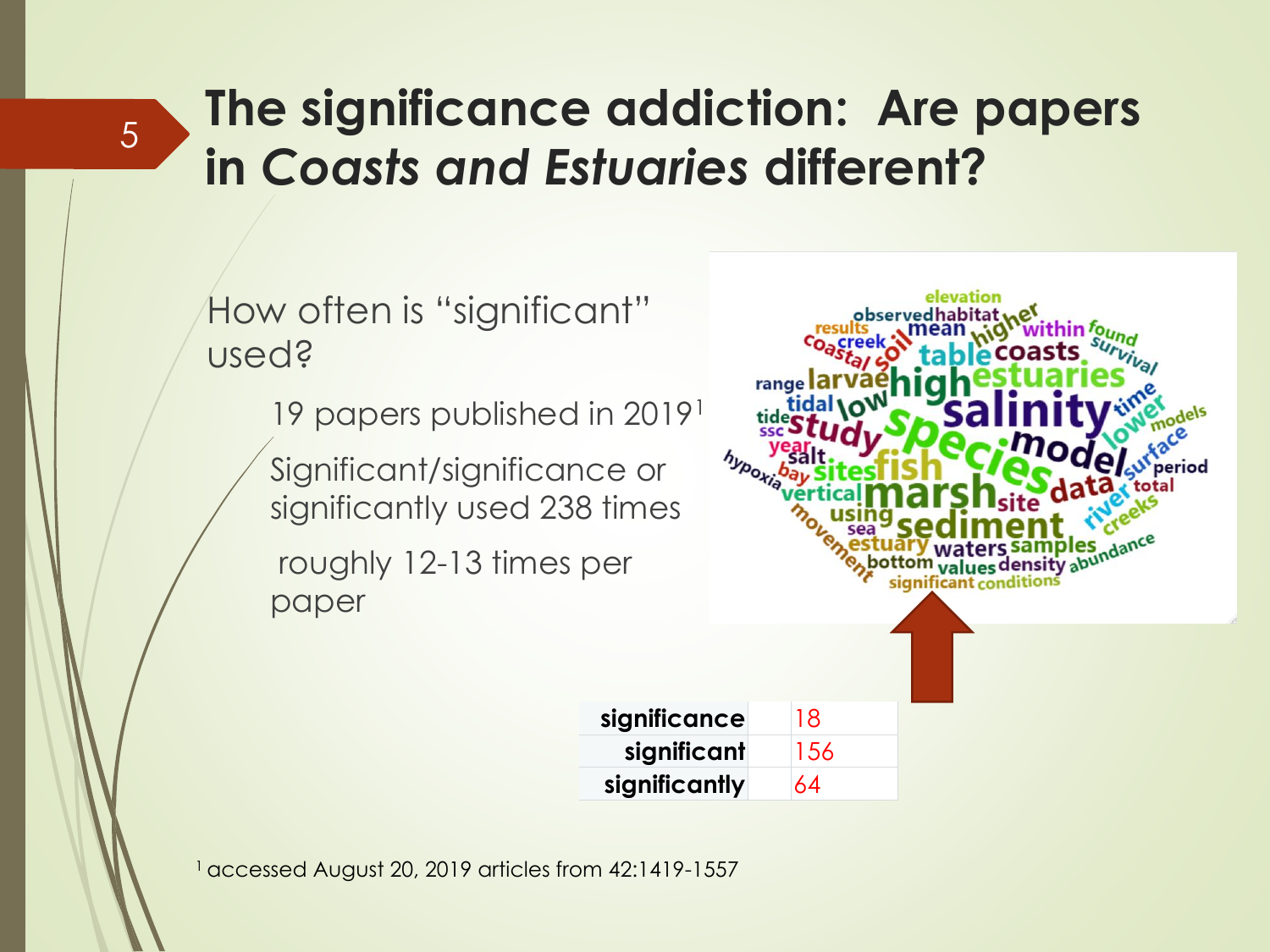#### **Is there evidence of carelessness/variability – some**

#### **The isolated p-value**

6

"The Shapiro-Wilk test revealed that assumption of normality was not achieved for salinity (p < 0.05), river discharge (p < 0.05), and chlorophyll a concentration (p < 0.05)."

#### **Is it a confidence interval or a test**

"Pearson Correlation Matrix of correlation of water parameters and biological data during 2016 (correlations that are significant at the 95% level are shown in boldface)" (emphasis added, should be-5%)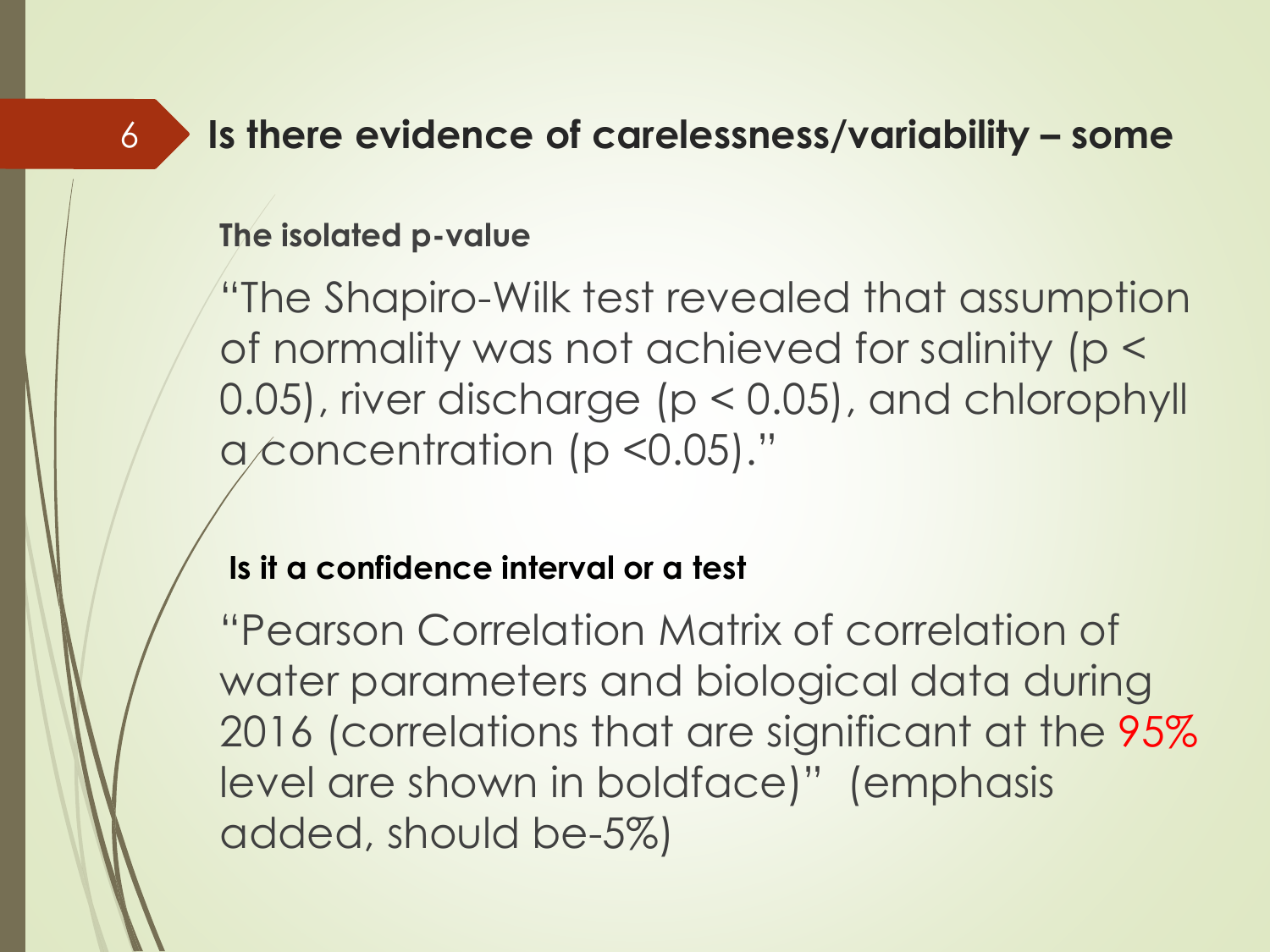

#### Misinterpretation of p-value

Probability that the reported slope was significantly different from 0:  $^{*}p \le 0.05$ ;  $^{**}p \le 0.01$ ;  $^{***}p \le 0.001$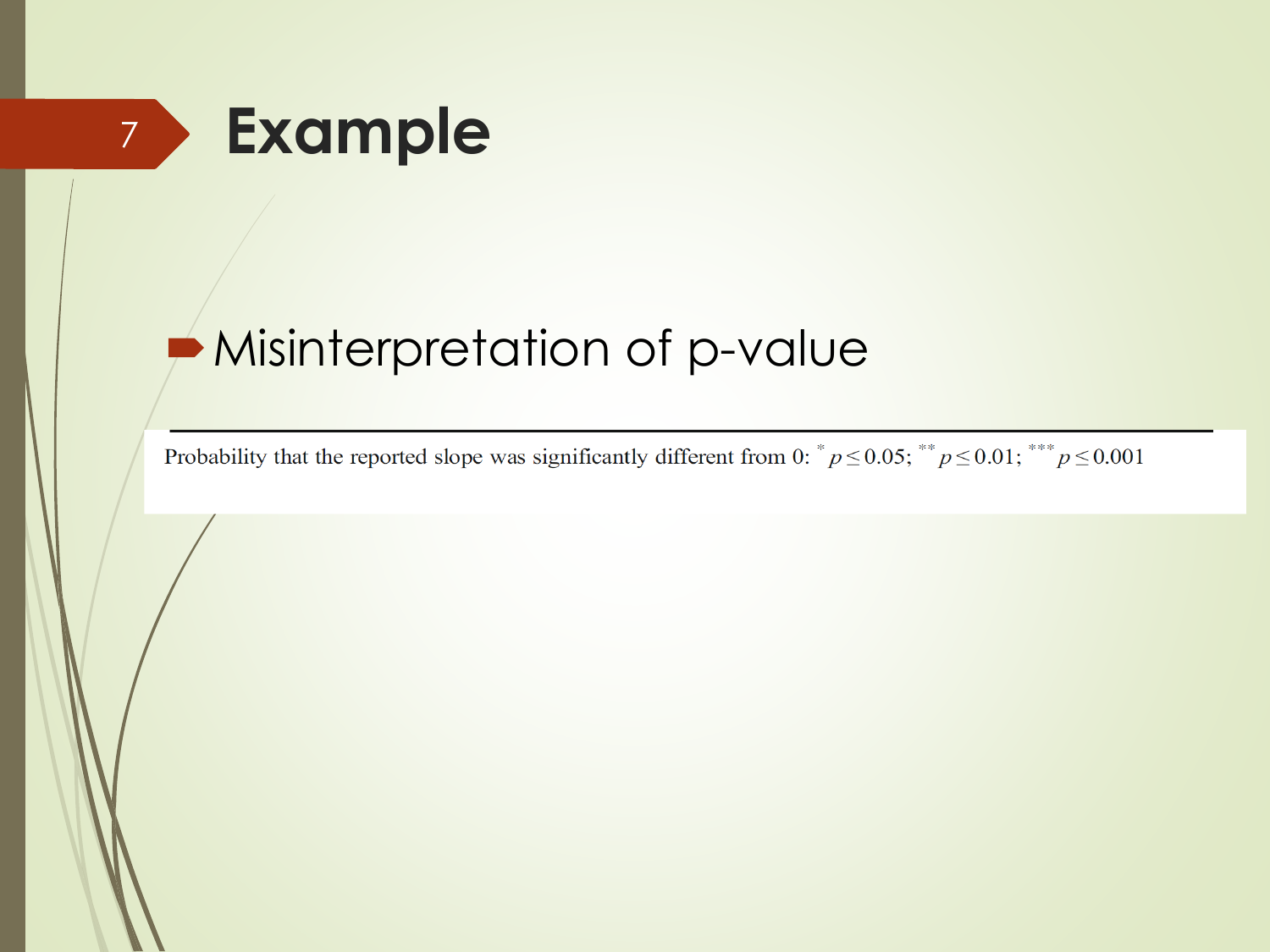**Example**

8

- Significance is not always strong evidence.
- Large sample size results in significance although only 5% of ariance is explained.
- Does the p-value tell you anything in this case?



Fig. 2 Time series of TOC collected at all 17 sites during the period  $2007-2014$ . Linear regression plotted, dashed lines indicate  $95\%$ confidence interval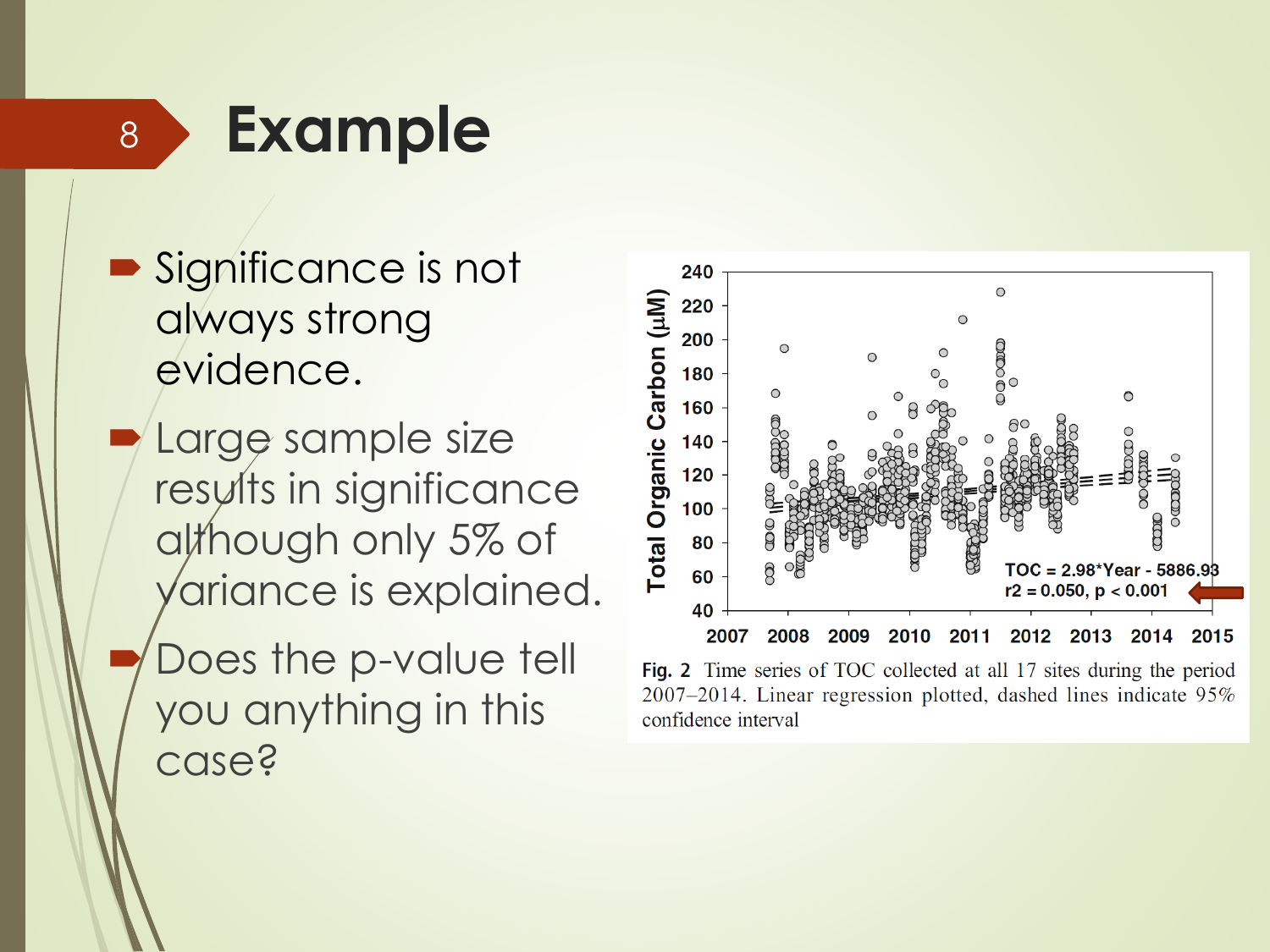# <sup>9</sup> **Examples**

Table 3. Annual geometric mean TP trend analysis results for stations within the EPA from WY1979 to WY2018.

| Area | <b>Class</b> | <b>Station</b> | Number of<br>Years | <b>Statistic</b> | Kendall's | $\rho$ value | <b>Sen's Slope</b><br><b>Estimator</b> | <b>Trend Status</b>           |  |
|------|--------------|----------------|--------------------|------------------|-----------|--------------|----------------------------------------|-------------------------------|--|
| LNWR | Inflow       | <b>ACME1DS</b> | 5                  | 1.0              | $-0.80$   | 0.08         | $-5.3$                                 | Not Statistically Significant |  |
| LNWR | Inflow       | <b>ENR012</b>  | 23                 | 105.0            | $-0.17$   | 0.27         | $-0.3$                                 | Not Statistically Significant |  |
| LNWR | Inflow       | G310           | 18                 | 45.0             | $-0.41$   | < 0.05       | $-1.5$                                 | Significantly Declining       |  |

From SFER 2019 report

Is this needed? Note size of tau for first row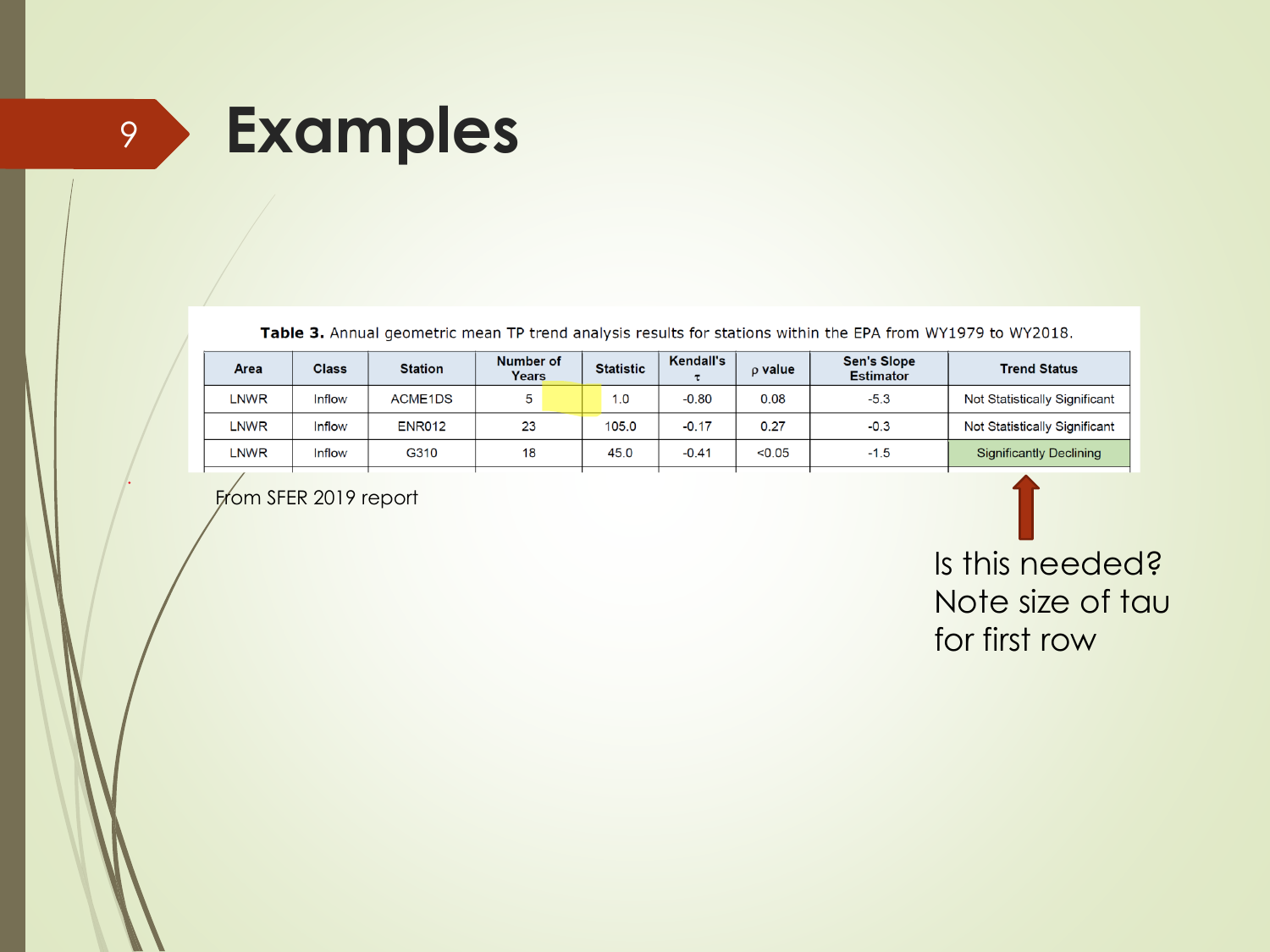### <sup>10</sup> **Examples**

| <b>Table 4</b> (continued) |            |       |       |       |                           |
|----------------------------|------------|-------|-------|-------|---------------------------|
| Station name               | Region     | Slope | LCI   | UCI   | value<br>$\boldsymbol{p}$ |
| <b>BISC116</b>             | <b>SBB</b> | 0.006 | 0.001 | 0.010 | < 0.001                   |
| <b>BB47</b>                | <b>SBB</b> | 0.011 | 0.008 | 0.018 | ${}_{0.001}$              |
| <b>B</b> 9                 | <b>SBB</b> | 0.025 | 0.002 | 0.056 | 0.032                     |
| <b>BISC135</b>             | <b>SBB</b> | 0.020 | 0.011 | 0.029 | < 0.001                   |
| <b>B</b> 10                | <b>SBB</b> | 0.037 | 0.016 | 0.069 | 0.001                     |

"We report all of the slopes along with their 95% confidence intervals and p values in place of labeling a slope as significant or not significant. This was done because waiting for a slope to be considered significant based on an arbitrary criterion can increase management response time to a system that is likely experiencing significant shifts in water quality (e.g., the Precautionary Principle, Raffensperger and Tickner 1999)."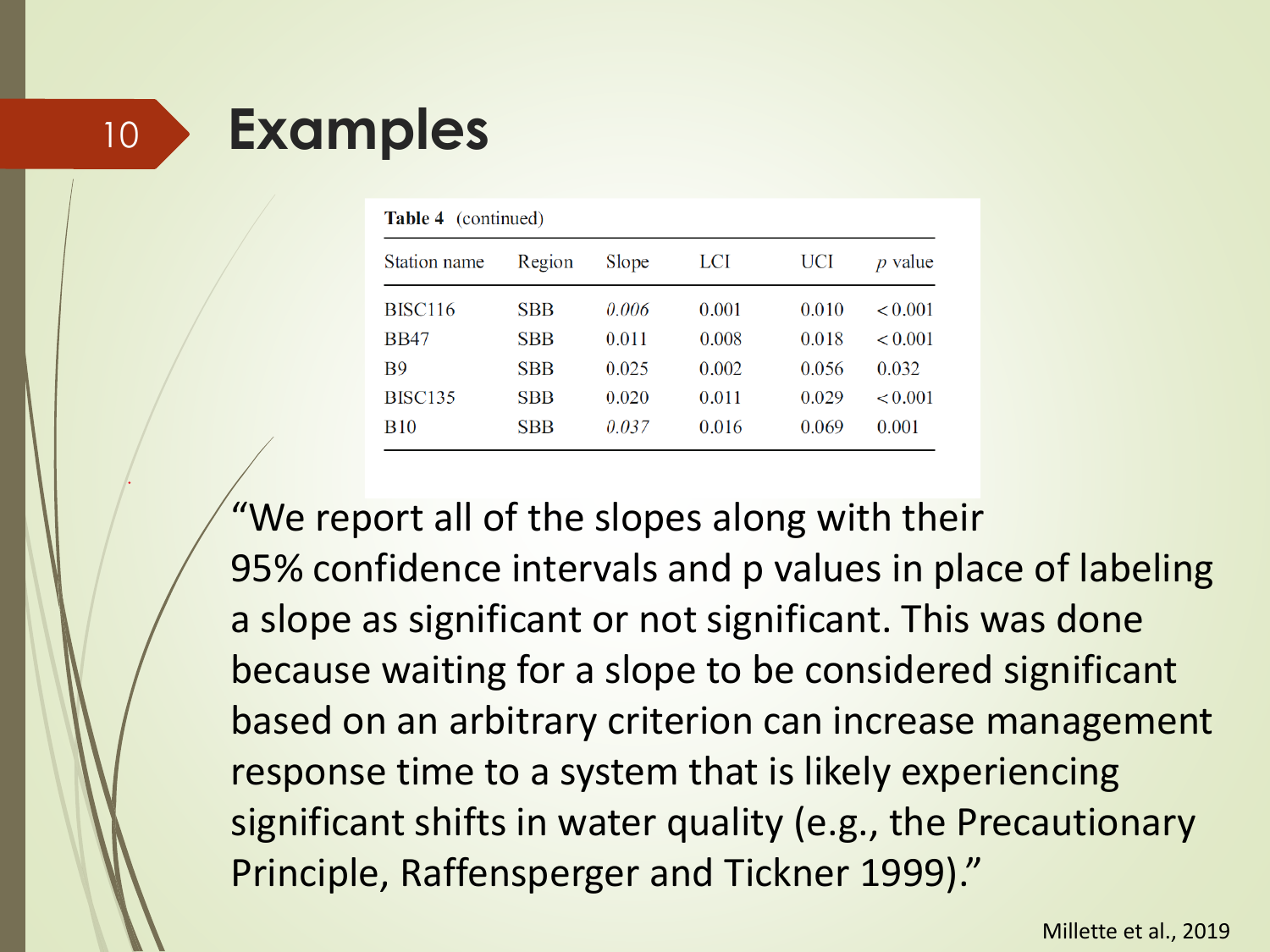#### **So what to do: Reporting options** 11

- Report p-value and provide evidence to support your decision/results
	- Use significance in designed experiments not observational studies
- Report confidence intervals
	- Focus on estimation/modeling rather than testing
	- [Report effect sizes: For a calculator see: https://www.](https://www.psychometrica.de/effect_size.html)  psychometrica.de/effect\_size.html
- R package **effsize, compute.es, sjstats, lsr, pwr**
- New graphical displays of data (see Ho et al., 2019, DABEST)
- OR just go Bayesian calculate P(H|data) not P(data|H)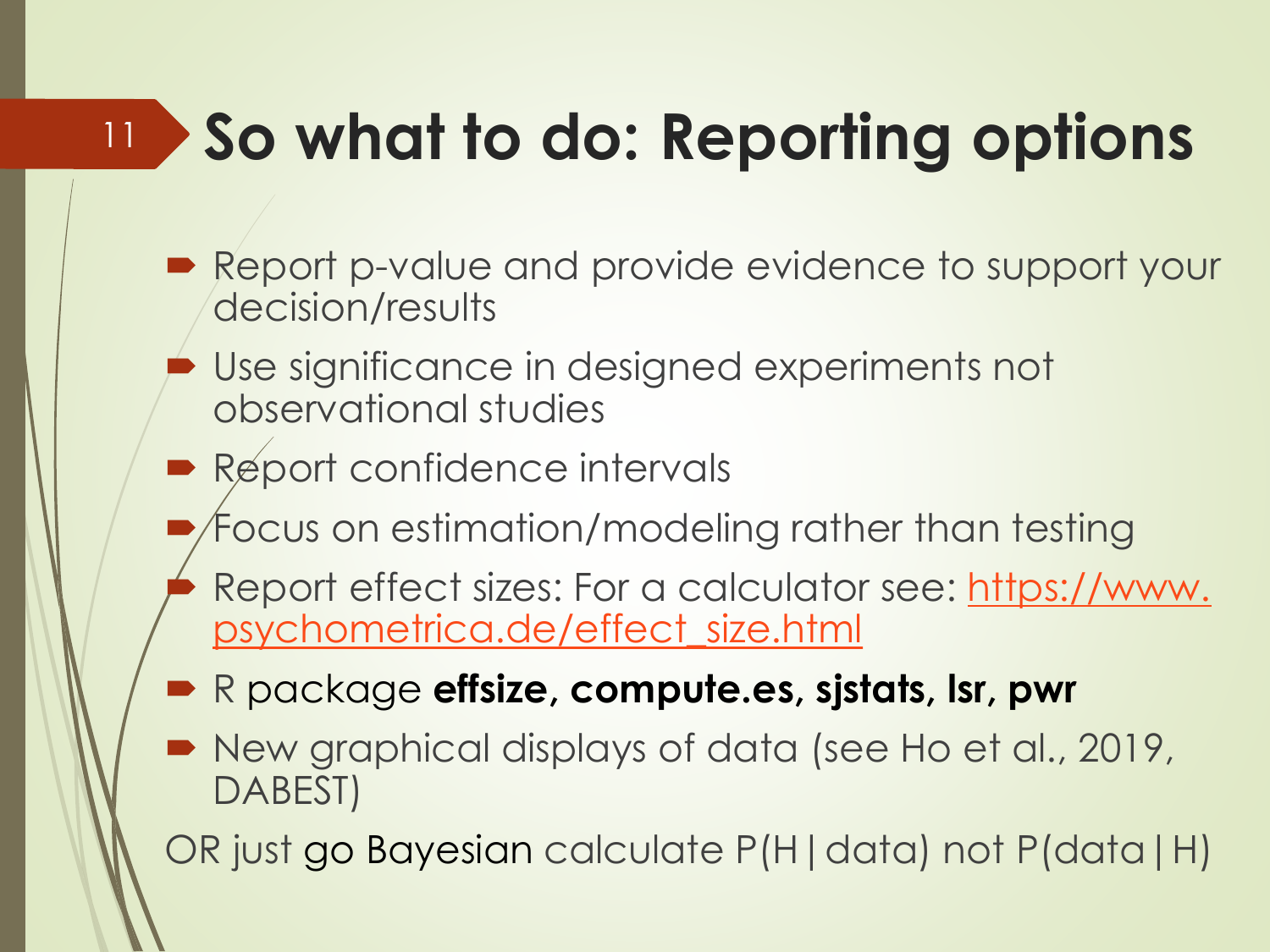### **Reporting – add details to a supplemental**

12

"The Shapiro-Wilk test revealed that assumption of normality was not achieved for salinity ( $p < 0.05$ ), river discharge ( $p < 0.05$ ), and chlorophyll a concentration (p <0.05)."

Normality was evaluated with graphical methods and the Shaprio-Wilk test on the RESIDUALS and we found the need to transform salinity, river discharge and Chla. Details are in the supplemental material.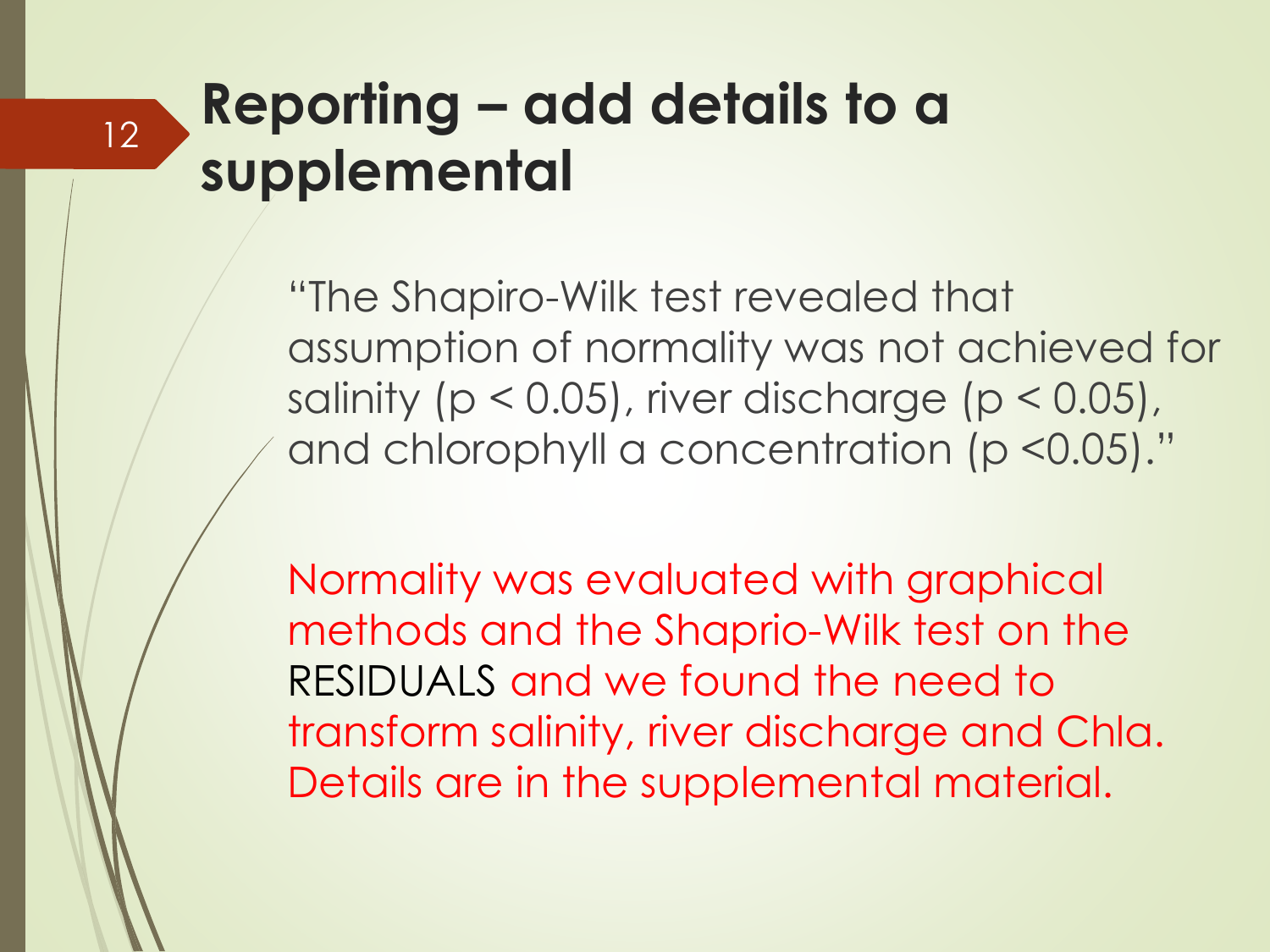#### **Reporting – avoid just reporting p-value** 13

"From May 2016 to December 2016, overall conductivity during high tide has decreased and has significantly changed compared with sampling during 2011 (p value < 0.05, Fig. 3)."

"Overall conductivity changed with tide and year  $\emptyset$ ombinations (KW=4.6, p value =0.003, n=?, Fig.  $(3)$ . Boxplots in Fig 3. Illustrate the  $\ldots$  "

"Plant height decreased linearly with elevation for S. patens ( $r2 = .305$ ,  $p < .05$ )," Plant height decreased linearly with elevation for S. patens ( $r^2$  = .305, slope = 14.2, 95%CI 11.4 to 17, n=?),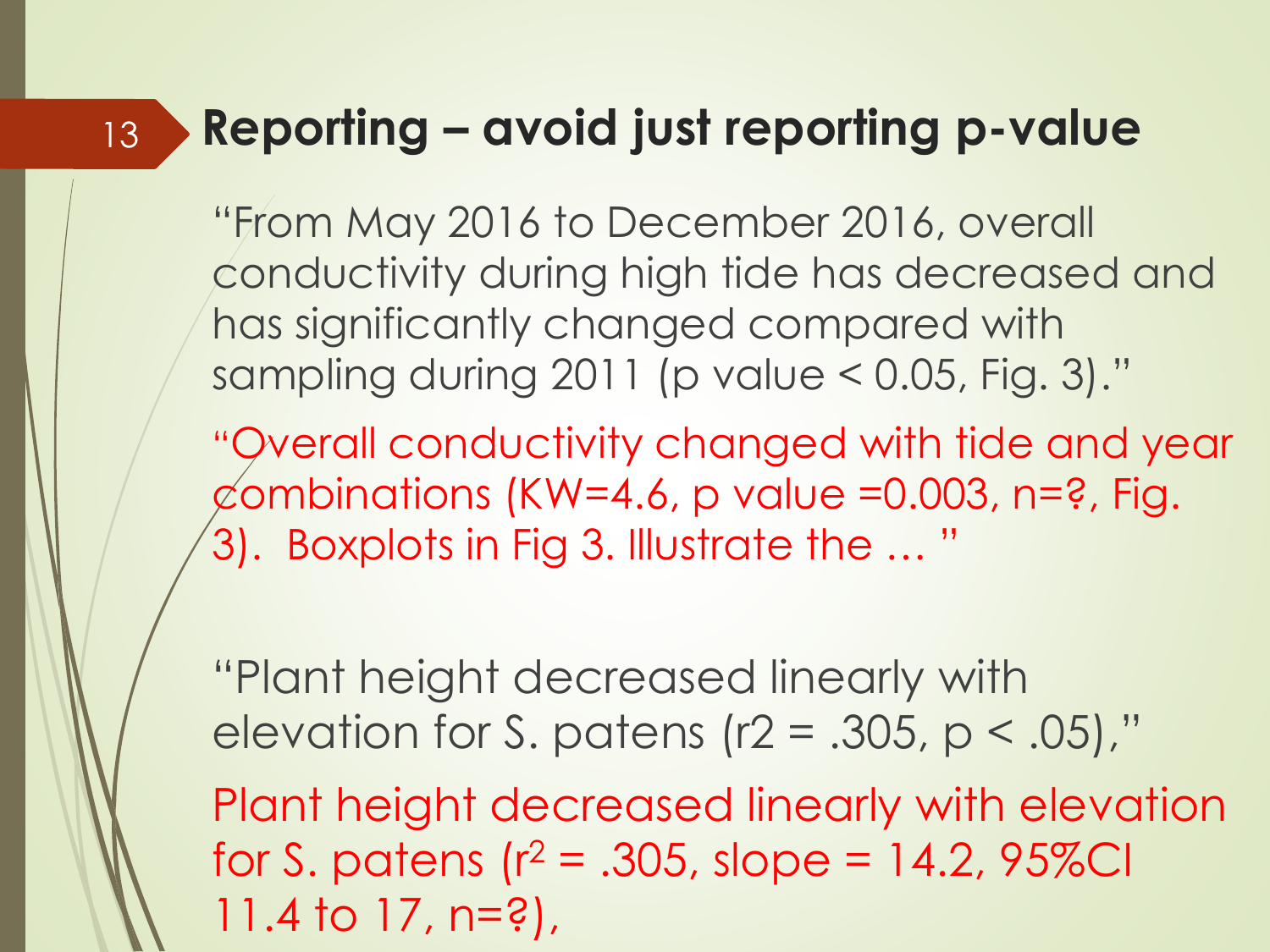# **Reporting**

"ANOVA analysis for M4 revealed that only month ( $p = 0.02$ ) and year ( $p = 0.04$ ) had significant effects on the residual condition index."

"ANOVA analysis for M4 revealed that only month  $(F_{10,41}=3.6, p = 0.02)$  and year

 $(F_{4,41}=2.7, p = 0.04)$  had mild effects on the residual condition index."

Note one could also use an AIC approach here.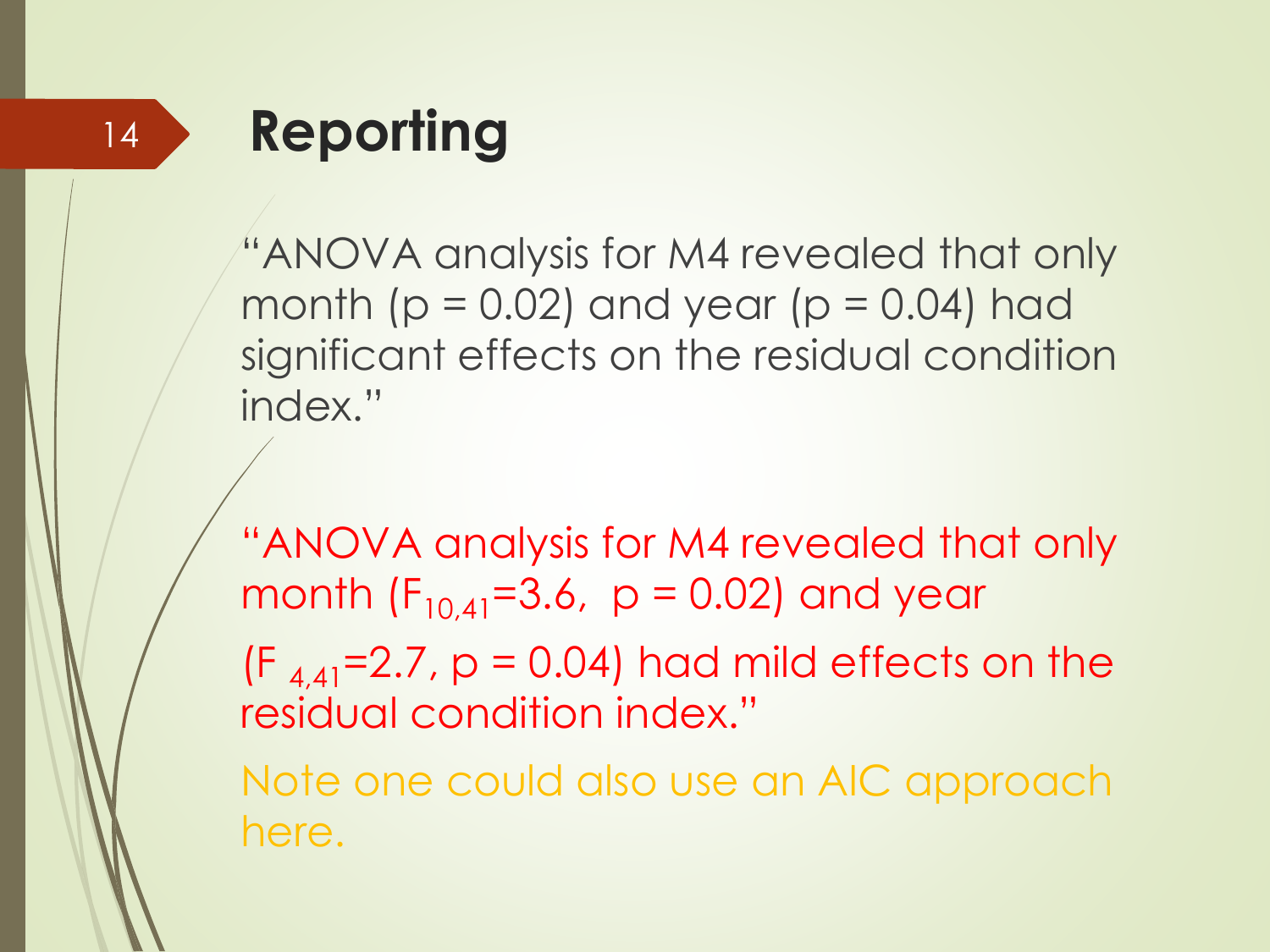# **Reporting**

"Pearson Correlation Matrix of correlation of water parameters and biological data during 2016 (correlations that are significant at the **95%** level are shown in boldface)" (emphasis added, should be 5%)

"Pearson Correlation Matrix of water parameters and biological data during 2016 (correlations that are greater than 0.5 are in boldface). P-values are given below correlations along with sample sizes.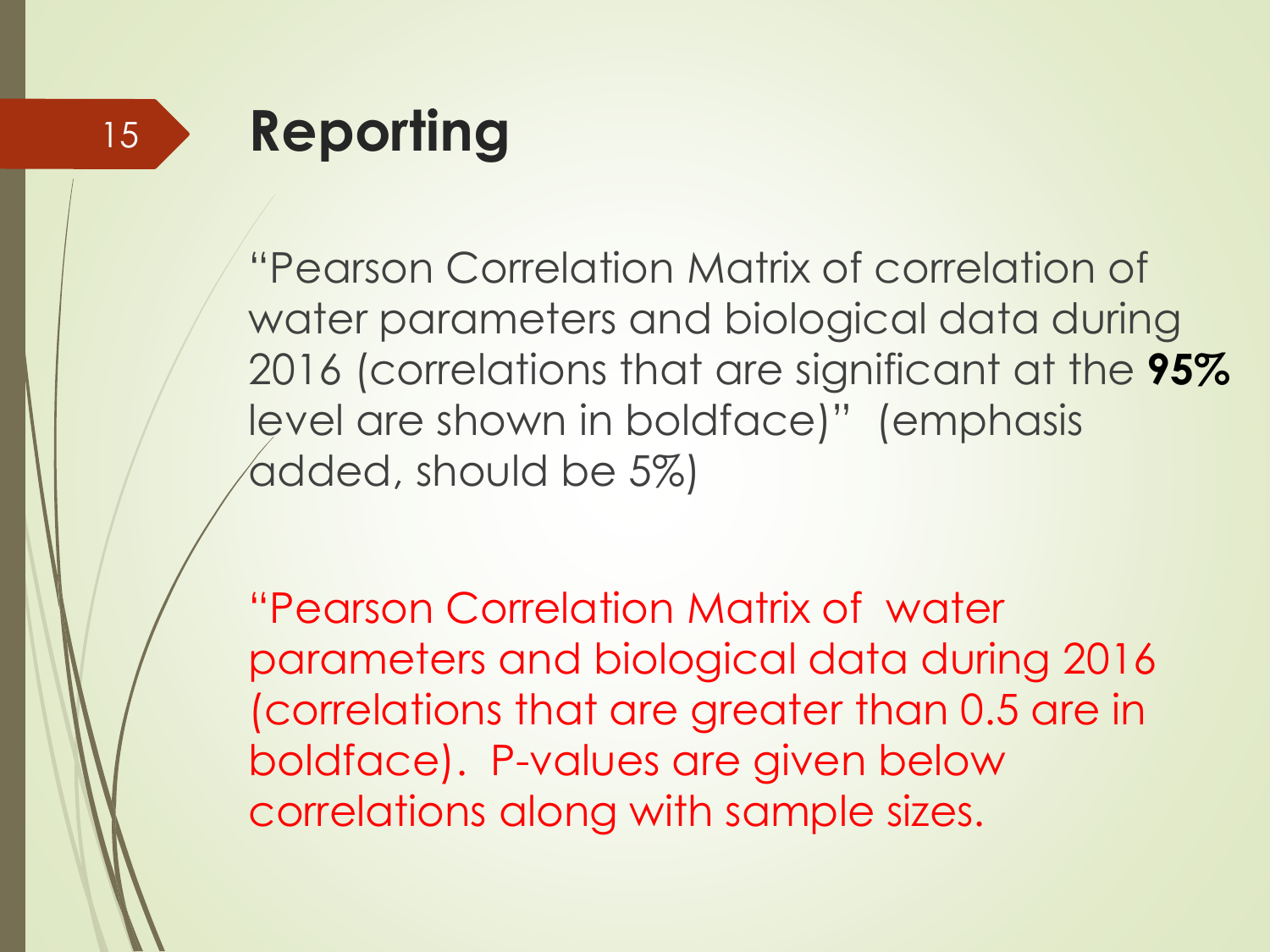# **Example: reporting a result that does not pass the 0.05**

16

"The 6-month treatment difference, using ANCOVA to take into account baseline office systolic BP, was 4.11 mm Hg (95% CI: 8.44 to  $(0.22; p = 0.064)$  (Table 1), similar to the unadjusted difference, but with an anticipated slight increase in precision (i.e., the CI is smaller and the p value is lower)."

Pocock et al 2016 J Am Col Cardiology, 2016-25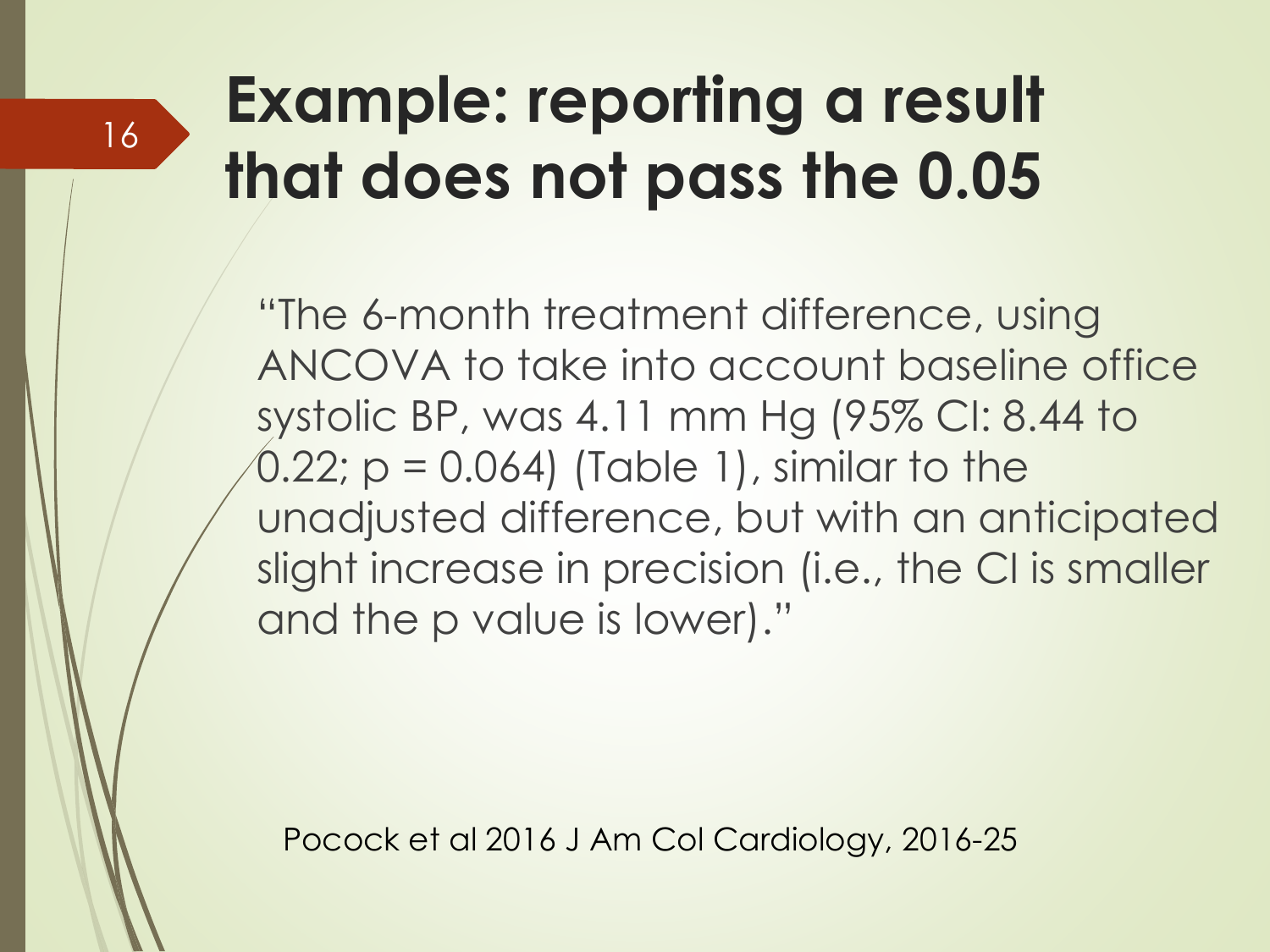### **Option - report effect size: a measure of the magnitude of the phenomenon**

| <b>Effect size</b> | r correlation coefficient |
|--------------------|---------------------------|
| <b>Small</b>       | 0.10                      |
| <b>Medium</b>      | 0.30                      |
| Large              | 0.50                      |

$$
d^2 = r^2/(1-r^2)
$$

| <b>Effect size - mean difference</b> | d    |
|--------------------------------------|------|
| <b>Very small</b>                    | 0.01 |
| <b>Small</b>                         | 0.20 |
| <b>Medium</b>                        | 0.50 |
| Large                                | 0.80 |
| <b>Very large</b>                    | 1.20 |
| Huge                                 | 2.0  |

Ex: Condition index was higher in restored site than in the reference site: mean difference =1.2 units (95% interval 0.6 to 1.8, p=0.0002, effect size=0.53)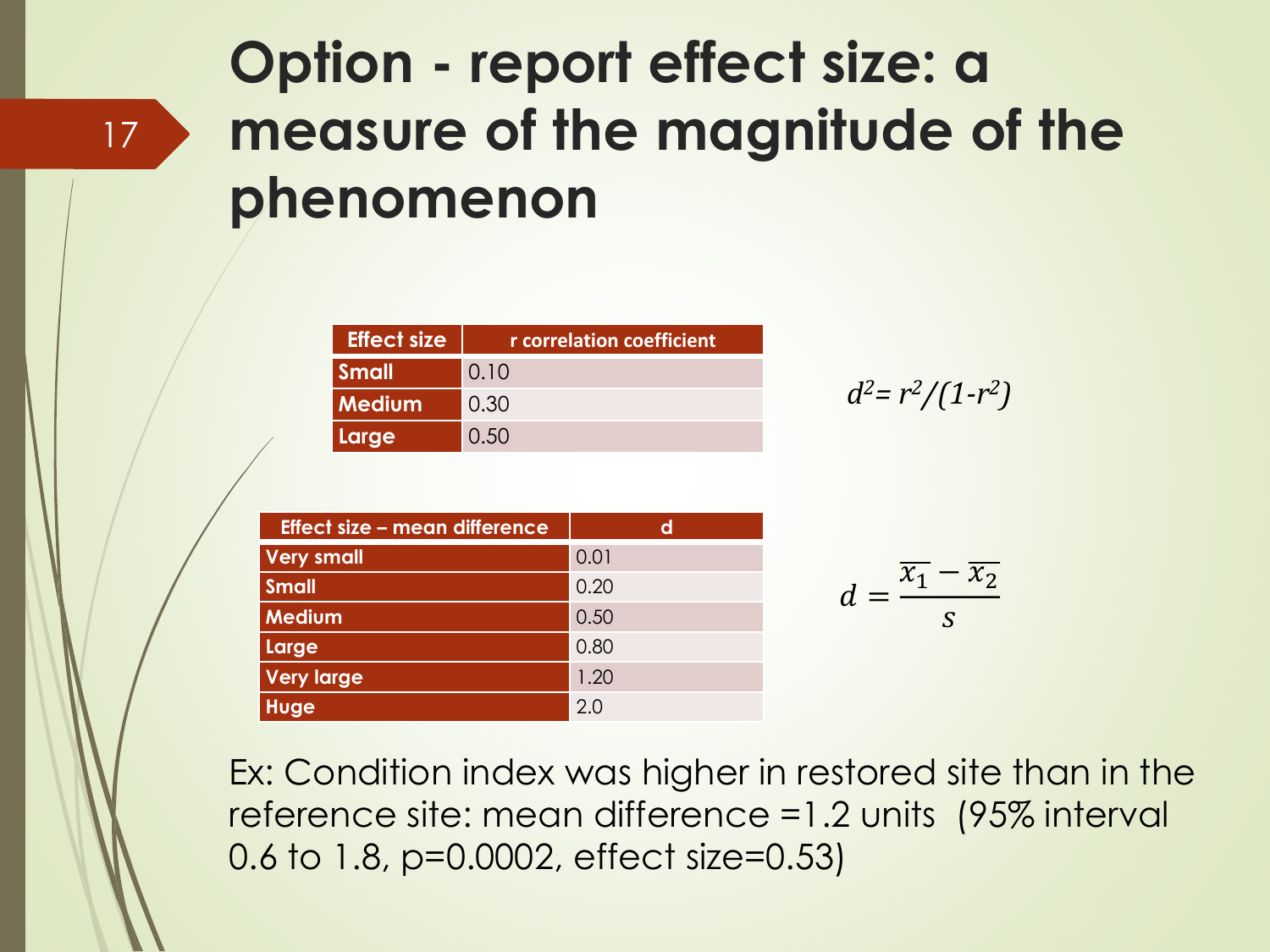### **Option: graphical displays Mesocosm study: 0 is the control**



18

DABEST (Data Analysis with Bootstrap Estimation) v0.2.2 =======================================================

Variable: NAUPLI

Unpaired mean difference of 0.34 (n=5) minus 0 (n=6)  $-263$  [95CI  $-488$ ;  $-61.1$ ]

Unpaired mean difference of  $3.4$  (n=5) minus 0 (n=6) -483 [95CI -637; -353]

Unpaired mean difference of  $34$  (n=5) minus 0 (n=6) -509 [95CI -659; -378]

5000 bootstrap resamples. All confidence intervals are bias-corrected and accelera ted

#### Graphic from dabest package in R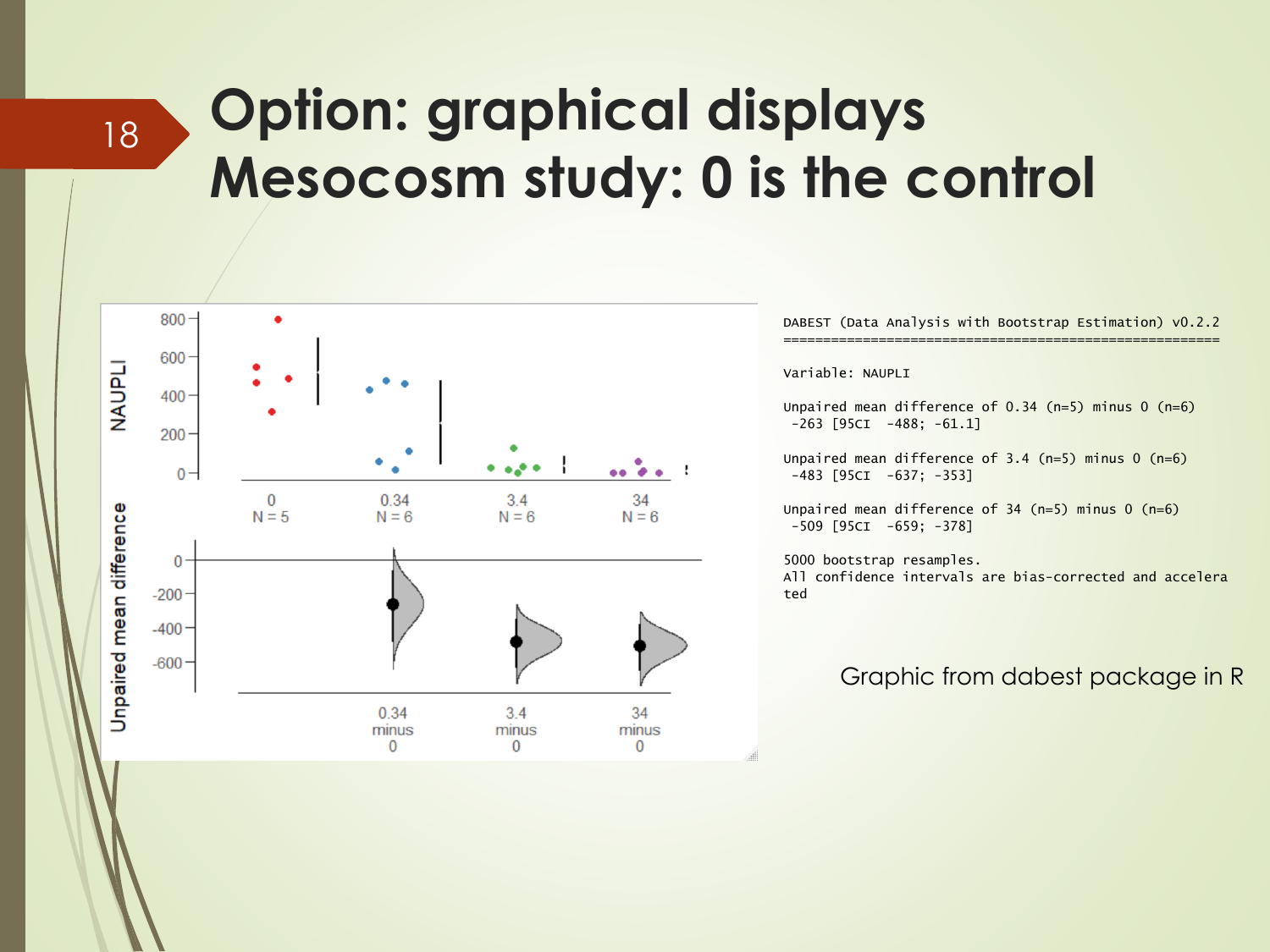#### **Regression options – mesocosm data** 19

A regression analysis using dose as the explanatory variable resulted in a linear regression with intercept 275.4 and slope -8.4 units (95% interval)

The regression summaries

- $\bullet$  CI: -14.76 -2.03
- Standardized coefficient: -0.513
- d estimate: 1.07 (large)
- A simple linear regression resulted in an estimated model Nauplii =  $275 - 8.4*$ dose (95% CI for slope  $-14.76$ to -2.03, n=23)
- Regression analysis suggested a strong effect of dose on Nauplii (slope = -8.4, 95% CI -14.76 to -2.03, effect  $size = 1.07, n=23$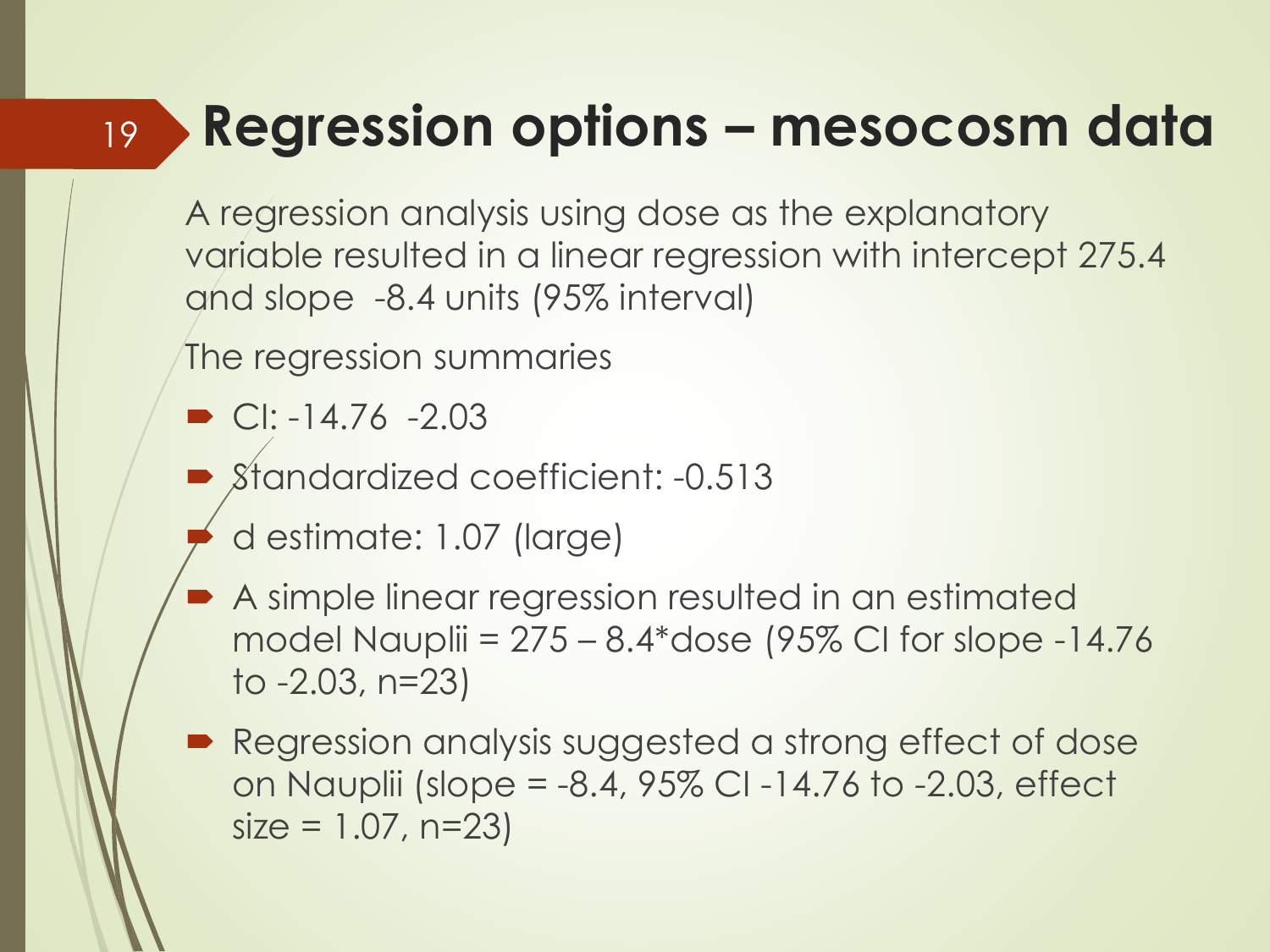# **Issues with change in policy?**

20

- Effect sizes for some tests may be not clear: nonparametric tests (seasonal Kendall), normality checks, Generalized additive models
- Should we use multiple comparison methods?
- Should we use power analysis for sample size calculations?
- Should we adjust p-values for multiple testing?
- Multivariate tests/normality tests/other tests
- **How to report Bayesian analysis?**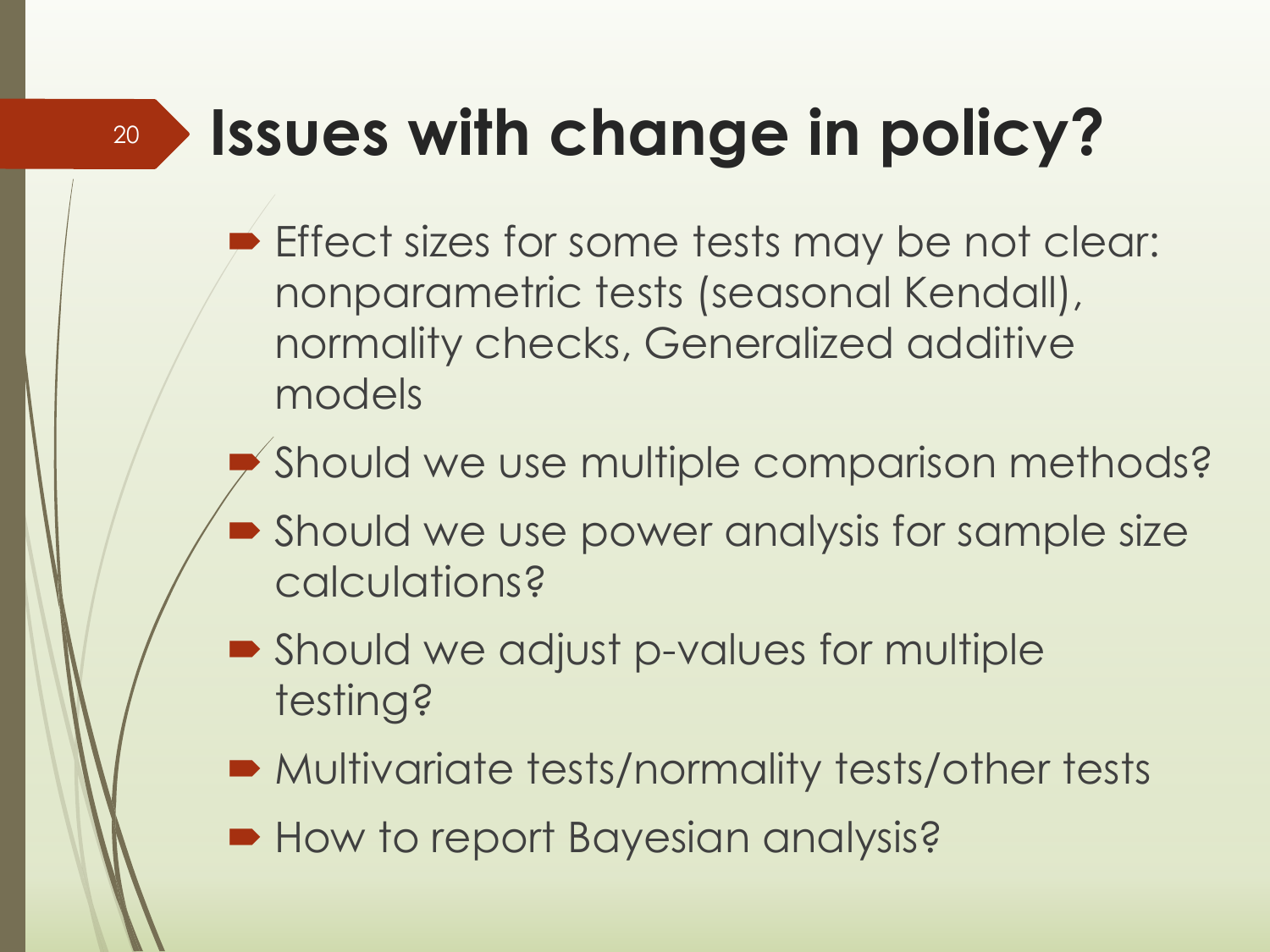# **Other issues**

21

- Transparency
- Confirmation bias
- **Reproducibility and replicability** 
	- (see Beck et al 2019 Estuaries and Coasts 42:1774-1791).
- Correlated observations
- "Found data"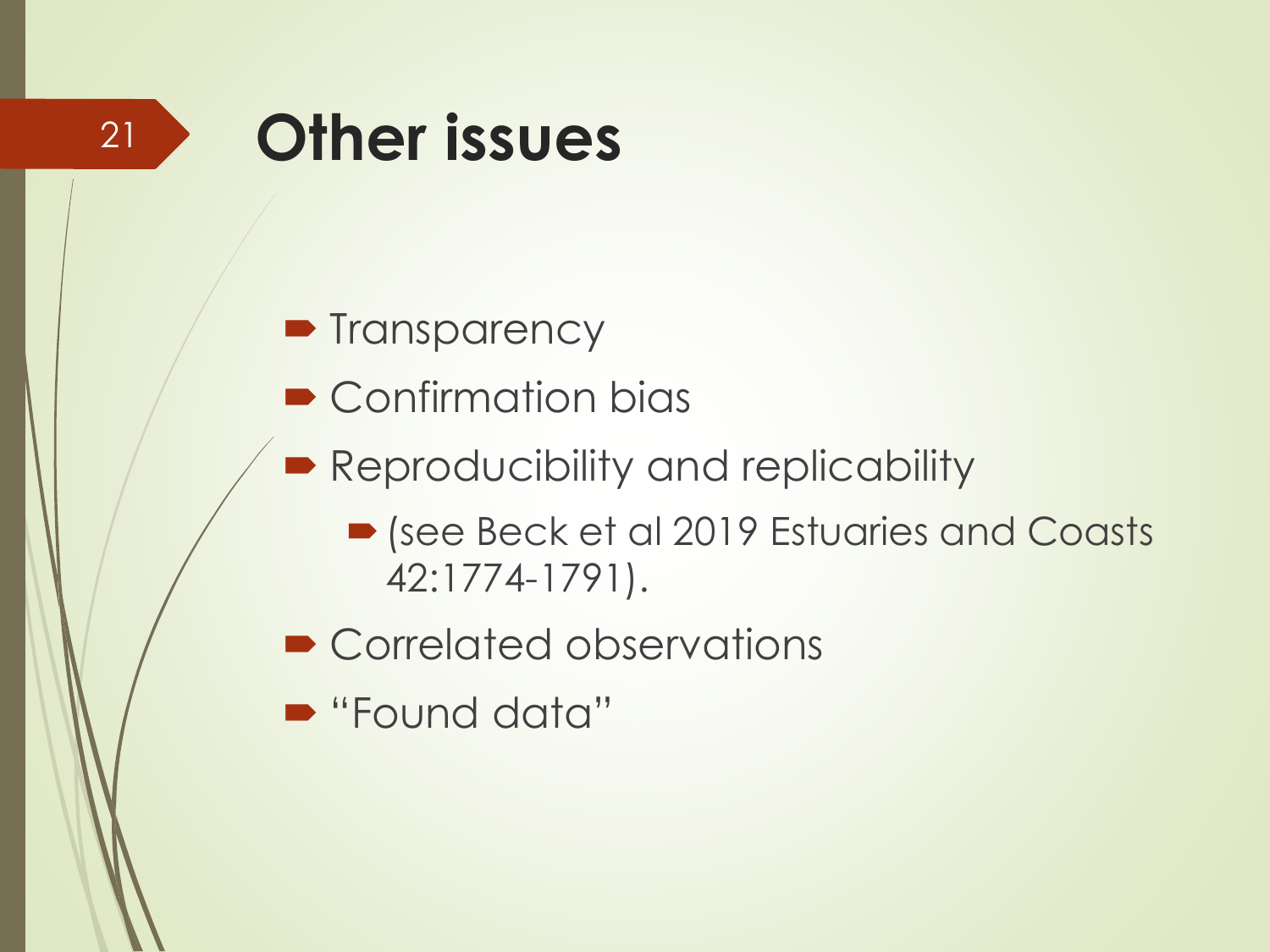#### 22

### **References**

- Millette, N.C., et al. Using Spatial Variability in the Rate of Change of Chlorophyll a to Improve Water Quality Management in a Subtropical Oligotrophic Estuary. *Estuaries and Coasts* (2019). [DOI: 10.1007/s12237-019-00610-5](https://doi.org/10.1007/s12237-019-00610-5)
- Wasserstein R.L. & Lazar, N.A. (2016). The ASA Statement on *p*-Values: Context, Process, and Purpose, *The American Statistician* 70(2):129-133 DOI: [10.1080/00031305.2016.1154108](https://doi.org/10.1080/00031305.2016.1154108)
	- Wasserstein, R.L., Schirm, A.L. & Lazar, N.A. (2019) Moving to a World Beyond "*p* < 0.05", *The American Statistician* 73(Sup1): 1-19. DOI: [10.1080/00031305.2019.1583913](https://doi.org/10.1080/00031305.2019.1583913)
- Kyriacou, D.M. *(*2016). The Enduring Evolution of the *P* Value *JAMA.* 315(11):1113-1115. [DOI: 10.1001/jama.2016.2152](https://doi.org/10.1001/jama.2016.2152)
	- Lenhard, W. & Lenhard, A. (2016). Calculation of Effect Sizes. *Psychometrica*. Dettelbach (Germany). DOI: 10.13140/RG.2.1.3478.4245 Retrieved from: [https://www.psychometrica.de/effect\\_size.html](https://www.psychometrica.de/effect_size.html)
- Ho, J., et al. (2019). Moving beyond *P* values: data analysis with estimation graphics. *Nature Methods* 16:565–566 [DOI: 10.1038/s41592-019-0470-3](https://doi.org/10.1038/s41592-019-0470-3)
- Cumming, G. (2014). The New Statistics: Why and How. *Psychological Science*, *25*(1): 7–29. <https://doi.org/10.1177/0956797613504966>
- Cohen, J. (1988). *Statistical Power Analysis for the Behavioral Sciences* (2nd ed.). Hillsdale, NJ: Lawrence Earlbaum Associates.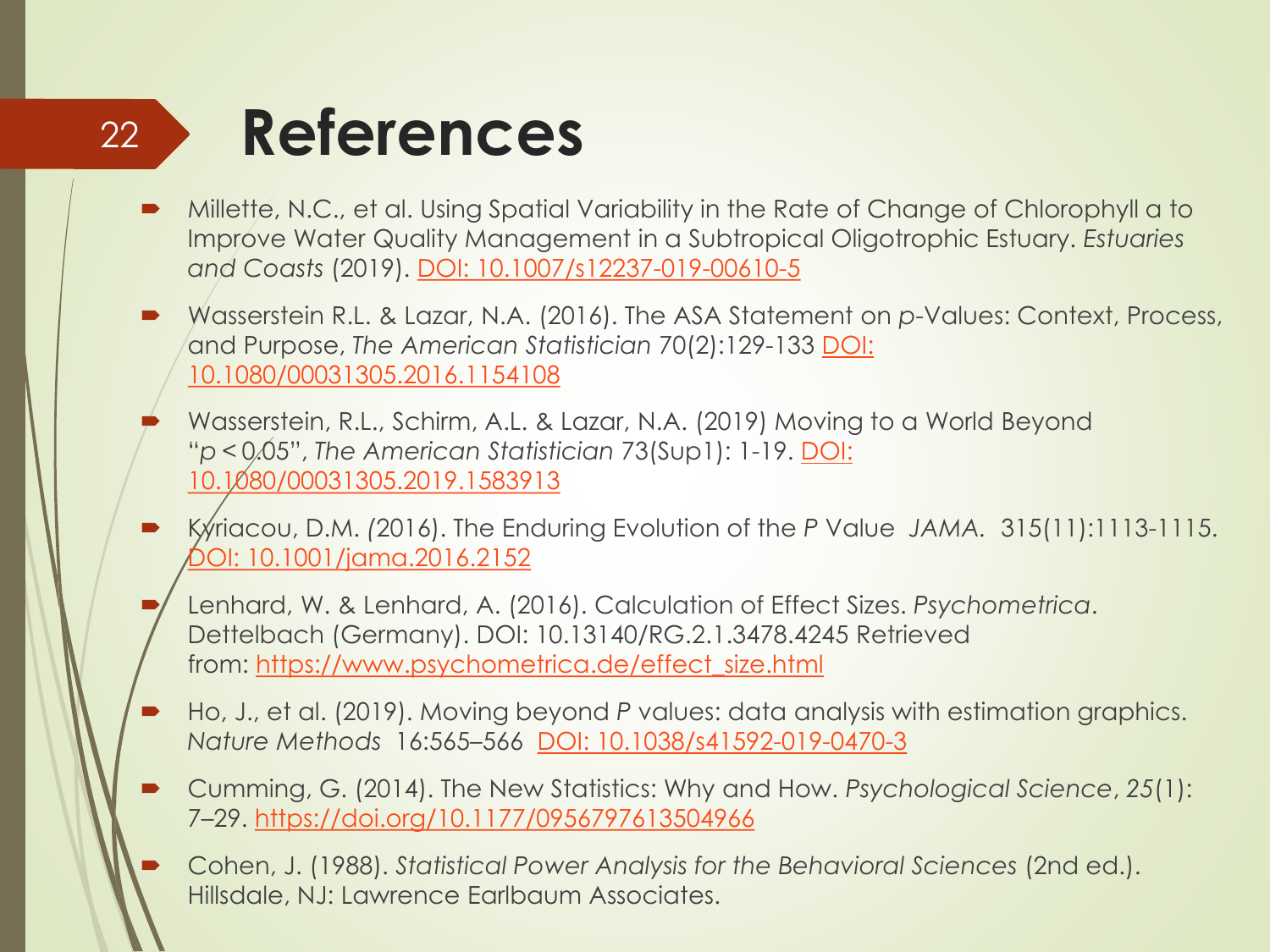### 23

# **Guidance: Psychological Science**

[https://www.psychologicalscience.org/publications/psychological\\_science/ps-submissions](https://www.psychologicalscience.org/publications/psychological_science/ps-submissions)

#### **Statistics**

*Psychological Science* recommends the use of the ["new statistics"](https://thenewstatistics.com/itns/)—effect sizes, confidence intervals, and meta-analysis—to avoid problems associated with null-hypothesis significance testing (NHST). Authors are encouraged to consult this *Psychological Science* [tutorial](http://pss.sagepub.com/content/early/2013/11/07/0956797613504966.full) by Geoff Cumming, which argues that estimation and meta-analysis are more informative than NHST and that they foster development of a cumulative, quantitative discipline. Cumming has also prepared a video workshop on the new statistics that can be found [here.](http://www.psychologicalscience.org/index.php/members/new-statistics)

 Authors must include effect sizes for their major results and distributional information in their graphs (or tables, for that matter). Fine-grained graphical presentations that show how data are distributed are often the most honest way of communicating results. Please report 95% confidence intervals instead of standard deviations or standard errors around mean dependent variables, because confidence intervals convey more useful information—another point discussed in Cumming's tutorial.

#### **Reporting Statistical Results**

 The abstract should include information about the sample size(s) in studies reported in the manuscript. Please report test statistics with two decimal points (e.g., t(34) = 5.67) and probability values with three decimal points. In addition, exact p values should be reported for all results greater than .001; p values below this range should be described as "p < .001." Authors should be particularly attentive to APA style when typing statistical details (e.g., *N*s for chisquare tests, formatting of *df*s), and if special mathematical expressions are required, they should not be graphic objects but rather inserted with Word's Equation Editor or similar.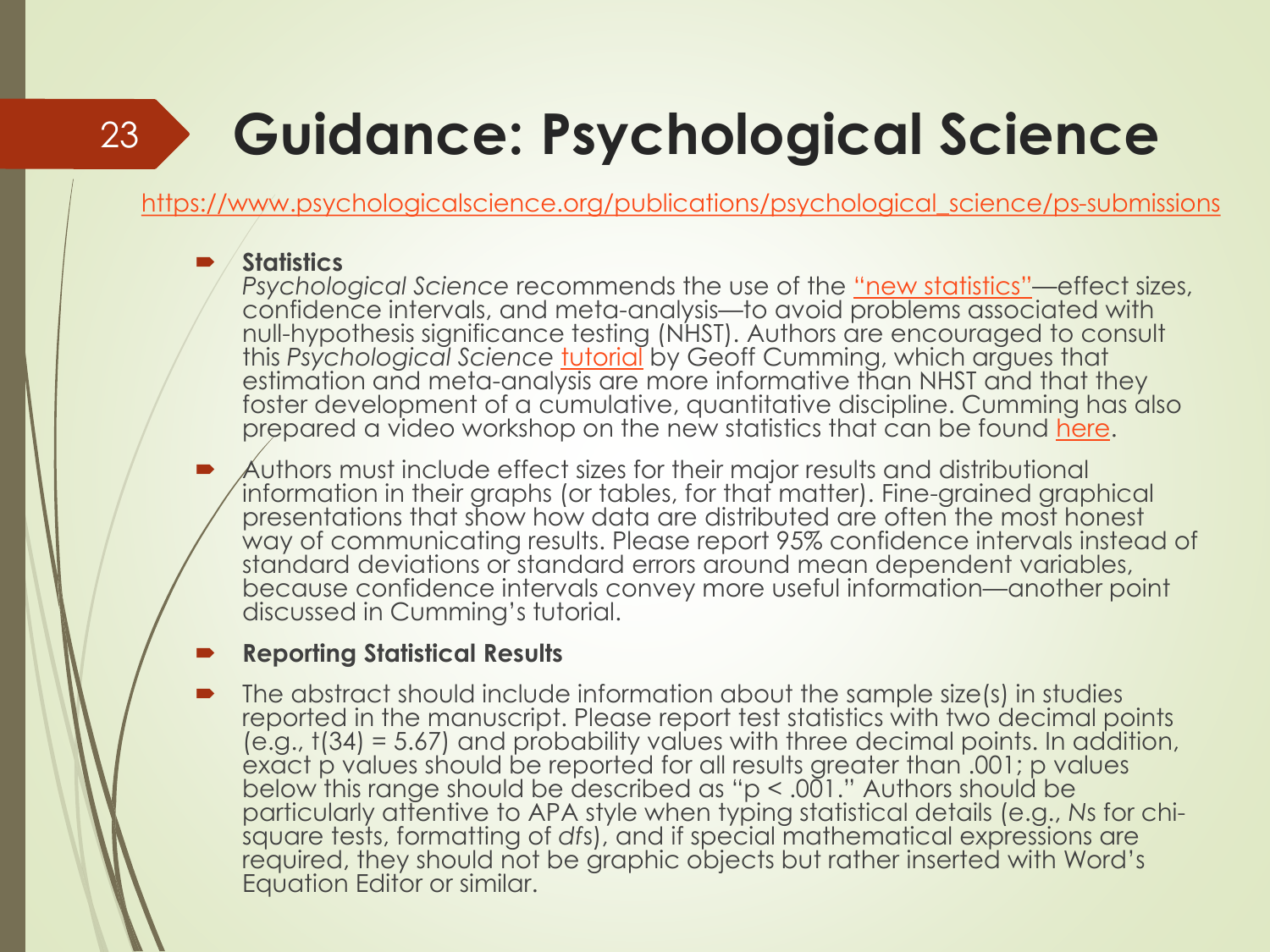# **Guidance: NEJM**

#### <https://www.nejm.org/author-center/new-manuscripts>

- Our Statistical Consultants recommend the following best statistical practices in manuscripts submitted to the *Journal*. We recommend that you follow them in the design and reporting of research studies.
- **For all studies:**
- The Methods section of all manuscripts should contain a brief description of sample size and power considerations for the study, as well as a brief description of the methods for primary and secondary analyses.
	- The Methods section of all manuscripts should include a description of how missing data have been handled. Unless missingness is rare, a complete case analysis is generally not acceptable as the primary analysis and should be replaced by methods that are appropriate, given the missingness mechanism. Multiple imputation or inverse probability case weights can be used when data are missing at random; model-based methods may be more appropriate when missingness may be informative. For the *Journal's* general approach to the handling of missing data in clinical trials please see [Ware et al](http://www.nejm.org/doi/full/10.1056/NEJMsm1210043) (N Engl J Med 2012;367:1353–1354).
- Significance tests should be accompanied by confidence intervals for estimated effect sizes, measures of association, or other parameters of interest. The confidence intervals should be adjusted to match any adjustment made to significance levels in the corresponding test.
- Unless one-sided tests are required by study design, such as in noninferiority clinical trials, all reported P values should be two-sided. In general, P values larger than 0.01 should be reported to two decimal places, and those between 0.01 and 0.001 to three decimal places; P values smaller than 0.001 should be reported as P<0.001. Notable exceptions to this policy include P values arising from tests associated with stopping rules in clinical trials or from genome-wide association studies.
- There's more